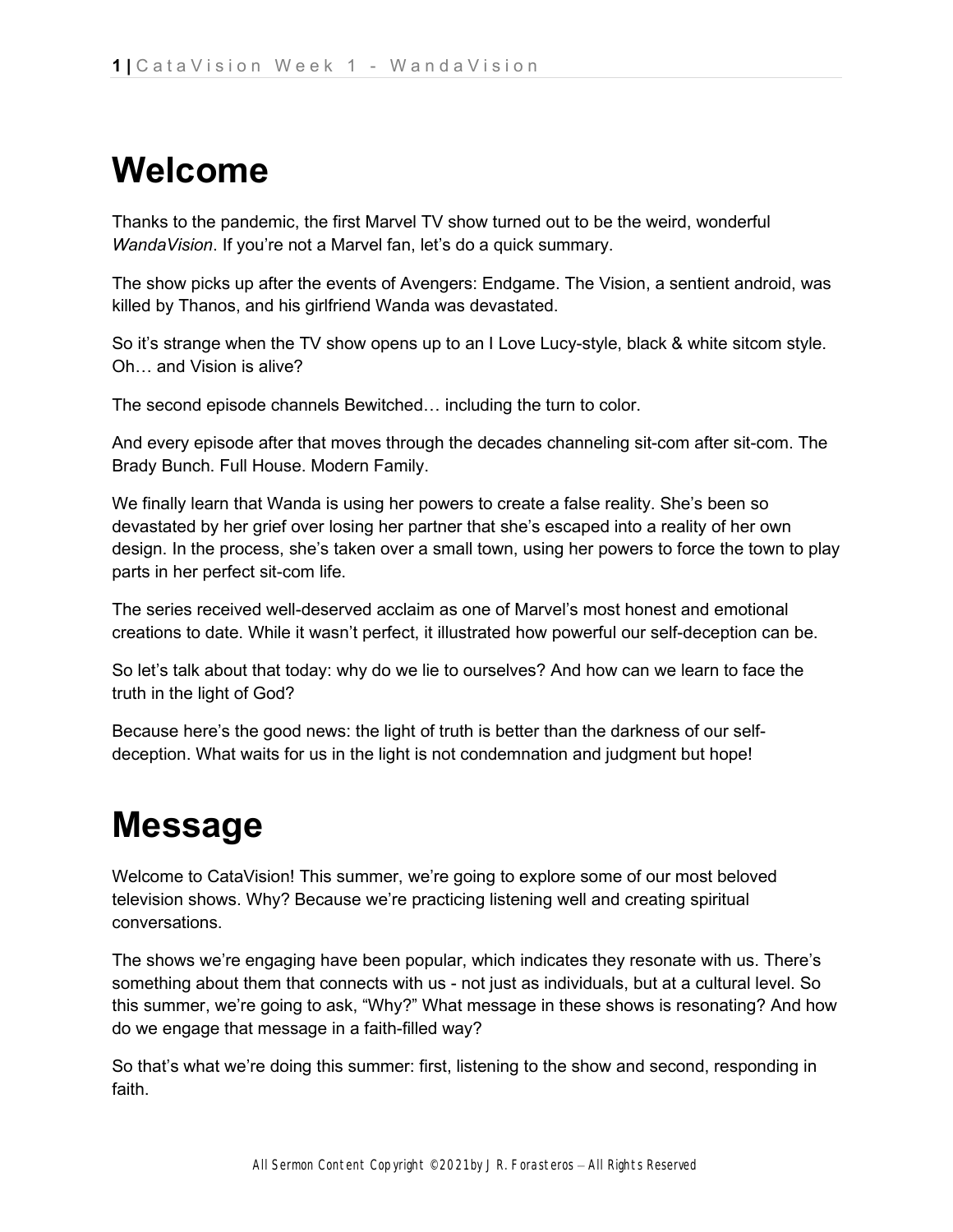Since we ripped off the title and logo of WandaVision, we felt it was only right to start with that show - even though it's pretty recent.

The central message of WandaVision is about self-deception. Rather than face her grief, Wanda created a false reality that hurt not only her but a lot of people around her. By creating faux-sitcoms, Wanda literally hid in an idealized version of the past.

It shouldn't be a surprise that a show like this resonates with us.

We're a people familiar with grief. That's always been true, but the last year and a half of pandemic has brought that into sharp focus. Even now, as we're beginning to put the threat of Coronavirus behind us, we're finding relationships are different. Institutions are different. We've been talking about the 'new normal' for months, but we're in so many ways grappling with what exactly that new normal is going to look like.

And, just like Wanda, there's a real temptation for us when we grieve to try to ignore the new reality. We look backwards, toward what we label the "Good Ole Days". We idealize what used to be - just like those sitcoms of yesteryear.

And, as WandaVision illustrates, there's a real cost to that sort of willful ignorance. It keeps us from healing. Our desire to look backwards, to live in an idealized version of the past, traps others in our lives there, too. Living backward keeps us all from growing, healing and experiencing what's next.

It's that self-deception at the core of WandaVision I want to explore with you today.

### BREAK

Turn with us t[o](https://ref.ly/logosref/bible.80.1) [James 1.](https://ref.ly/logosref/bible.80.1)

This is a letter many scholars believe was written by James the brother of Jesus. James was a key leader in the early church, and his letter is a meditation on what it looks like to live faithfully. It's a deeply practical letter. Let's hear James' words, and pay attention to James' warning against deceiving ourselves.

Understand this, my dear brothers and sisters: You must all be quick to listen, slow to speak, and slow to get angry. Human anger does not produce the righteousness God desires. So get rid of all the filth and evil in your lives, and humbly accept the word God has planted in your hearts, for it has the power to save your souls.

But don't just listen to God's word. You must do what it says. Otherwise, you are only fooling yourselves. For if you listen to the word and don't obey, it is like glancing at your face in a mirror. You see yourself, walk away, and forget what you look like. But if you look carefully into the perfect law that sets you free, and if you do what it says and don't forget what you heard, then God will bless you for doing it.

If you claim to be religious but don't control your tongue, you are fooling yourself, and your religion is worthless. Pure and genuine religion in the sight of God the Father means caring for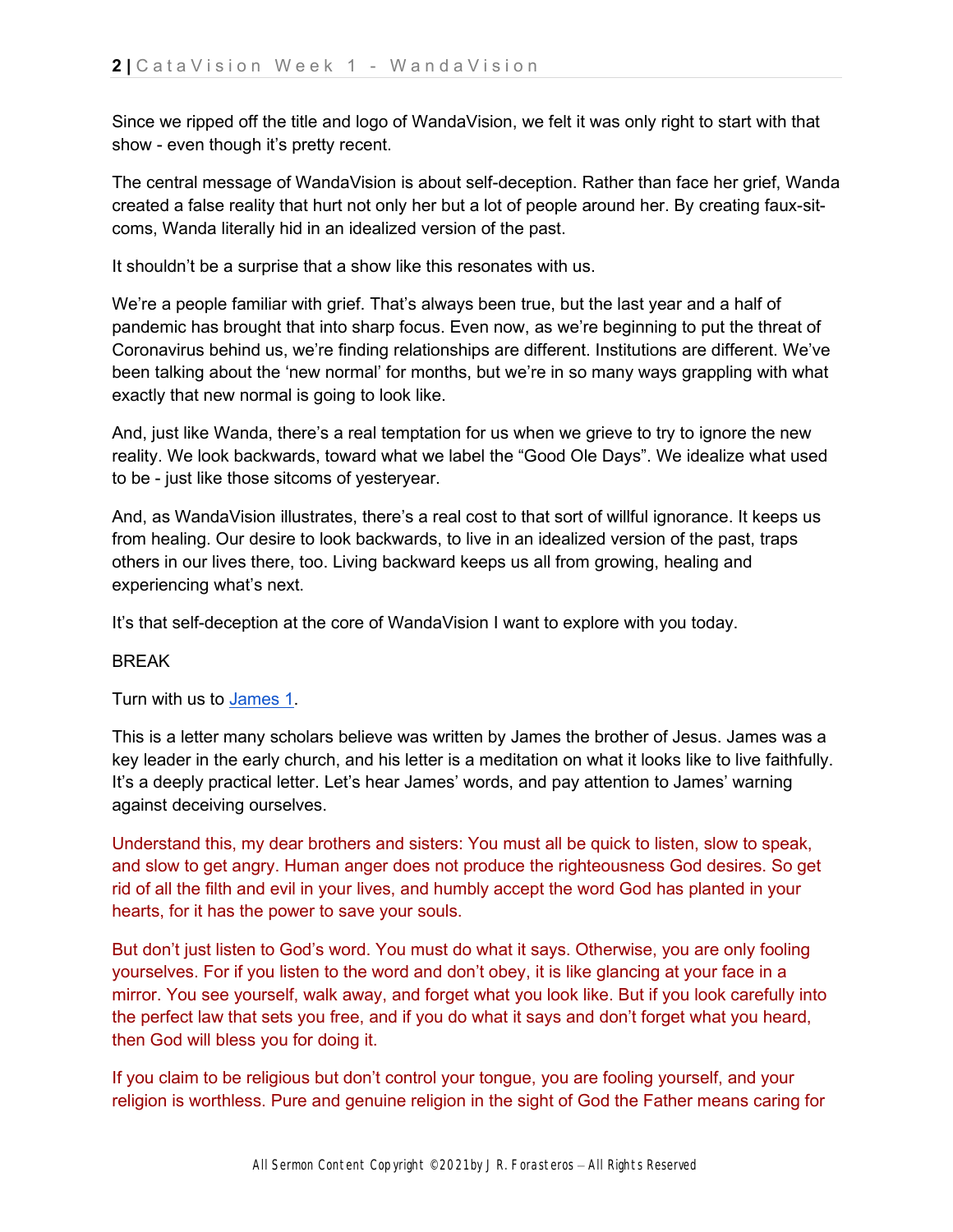orphans and widows in their distress and refusing to let the world corrupt you. -- James 1:19–27 **NLT** 

What does it mean to be God's people? James begins with a warning against rushing to anger, and insists that when we rush to anger, we actually miss how God wants to transform us.

Which is a fascinating observation because it's all too true. How often when we're confronted with our own sin do we react with patience, listening and kindness?

Not very often. When someone calls you out, or when you come face to face with the consequences of your actions what do we do?

Yeah… we get angry. It's a defense mechanism. As we've talked about other times, anger is what psychologists call a secondary emotion. It's your emotional momma bear, rising up to protect something vulnerable.

Now that *can* be good. We get angry at things like abuse and trafficking because they're evil. We know that exploiting vulnerable people is wrong, so we get angry when we see it happen.

But you know what else is vulnerable? Our egos.

And when we're confronted with how we're wrong, our egos bruise easily. That triggers our anger, too.

So when we get angry, how do we know whether it's the righteous kind of anger or the selfish kind? How do we know if our anger is at injustice, or if it's just trying to protect our fragile egos?

Well, when we're angry it's hard to tell.

Which is why James says we have to be quick to listen, slow to speak and slow to become angry.

In WandaVision, Wanda refused to listen to everyone. At even the slightest hint of discomfort, she used her magic to alter the environment or even people's minds to remove the discomfort.

But if we're serious about being changed, if we really want to grow, we have to be able to hear things we don't like.

As Dr. Jeanne Orjala Serrao observes in her commentary on James:

James insists that everyone needs to be instantly ready to listen to one another. Listening quickly is not speed-hearing. To be quick to listen requires an ongoing commitment to hear carefully and clearly what others are actually saying, explicitly and implicitly. This requires hearing their words and sensing their underlying feelings. Such listening requires slow and thoughtful reflection before people decide to speak in reply. People too often really listen only after the volume of a conversation has been turned up. Then discussions tend to become arguments and anger flares quickly. -- Dr. Jeanne Orjala Serrao, *[James: A Commentary in the](https://ref.ly/logosres/LLS:NBBC80JAM;pos=Article$3DCOMM.2.2.2.2$7CArticleLength$3D9832$7CContext$3D$2520English.$250aJames$2520insi$7COffset$3D1701$7COffsetInContext$3D10$7CResource$3DLLS:NBBC80JAM$7CVersion$3D2011-07-20T21:18:09Z)  [Wesleyan Tradition](https://ref.ly/logosres/LLS:NBBC80JAM;pos=Article$3DCOMM.2.2.2.2$7CArticleLength$3D9832$7CContext$3D$2520English.$250aJames$2520insi$7COffset$3D1701$7COffsetInContext$3D10$7CResource$3DLLS:NBBC80JAM$7CVersion$3D2011-07-20T21:18:09Z)*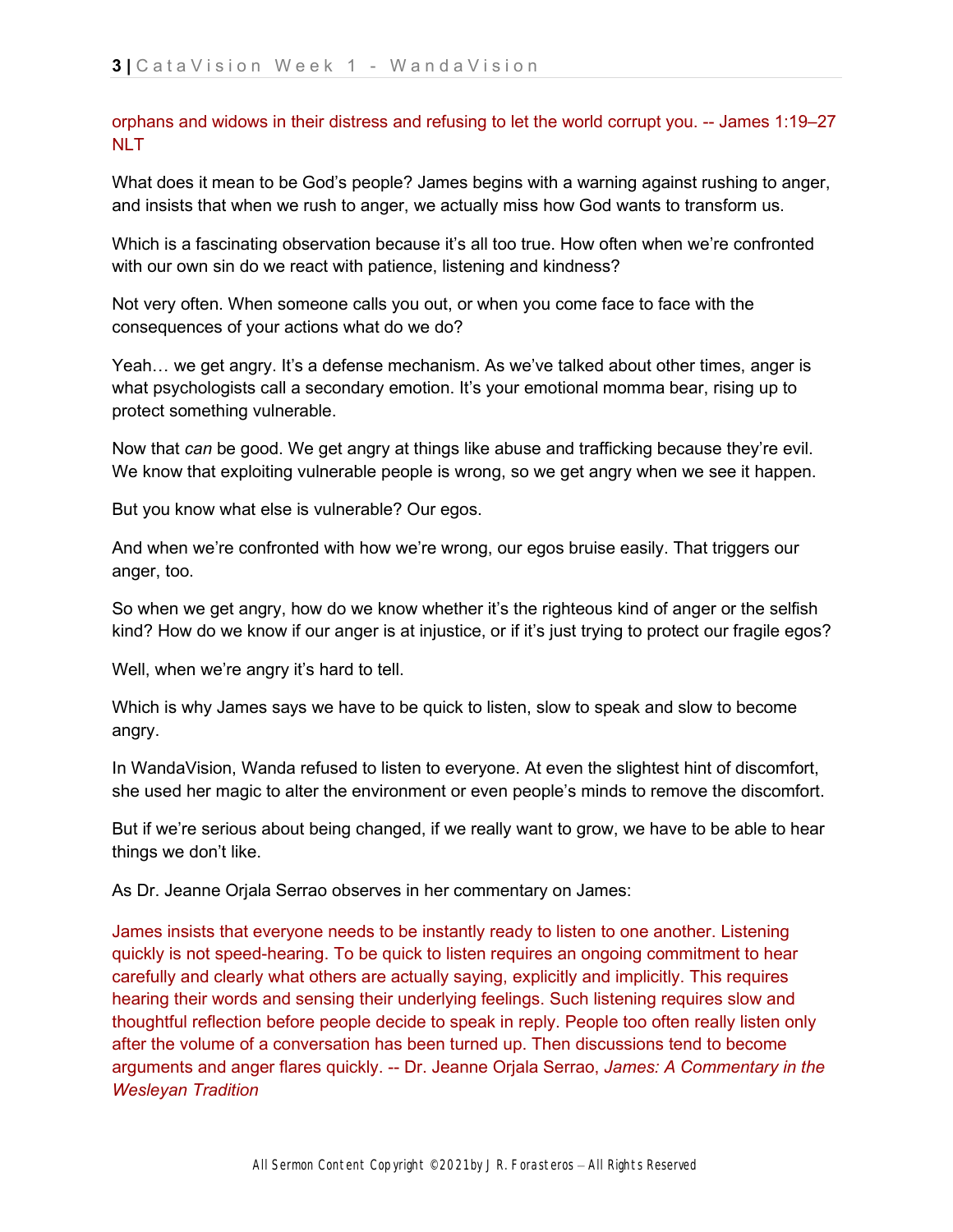Whew. Can you feel that? How often do we ignore the pain and suffering of others until the volume gets turned up? How often do we try to just keep our heads down and get by, ignoring other voices until they're shouting at us?

How different would our relationships look if we checked in with each other regularly, when things are cool, and made a point to listen?

How different would our workspaces be if we focused on people more than projects?

How much more could we learn if we make a point to *listen* to voices who are different from us rather than react with defensiveness?

#### **BRFAK**

Quick to listen and slow to anger is something we struggle with culturally, too. Earlier this month, for instance, our Texas state legislators passed a pill aimed at preventing state schools from utilizing Critical Race Theory in Texas classrooms.

Their explicitly stated goal is to keep people from feeling guilty or ashamed when learning about US history.

Sound familiar? Like Wanda, our Texas legislators want to create a mythical, idealized past where the sins of racism and white supremacy are minimized if not outright ignored.

In doing so, they're of course hurting people of color. Both Black and Latin Americans have a long history in Texas of being on the receiving end of injustice and oppression - a long history we are choosing to ignore, rather than work to make right.

The civil unrest of the last several years is a perfect example of people "turning up the volume" on this conversation around racial justice - and yet rather than listening, those of us in power are reacting out of anger. We feel attacked, ashamed, guilty. But rather than rushing to listen, we're rushing to legislate.

James warned us long ago that such a path will not make us righteous. If we choose to close our ears to the voices of others, we end up closing our ears to God as well. We become like a person who sees their reflection, studies it intently, and then walks away and can't remember what we look like.

That's a shocking claim, isn't it? That if we don't learn to listen to other people, we won't be able to hear God?

But James knows we're masters of self-deception. We naturally remake God in our own image, only listening to the parts of Jesus' good news we like and ignoring the rest. Justifying our sin.

#### **BRFAK**

To be changed, we have to be open to what's not like us. We have to be willing to admit we're wrong. That's where other people come in. We are much more like any human than we are like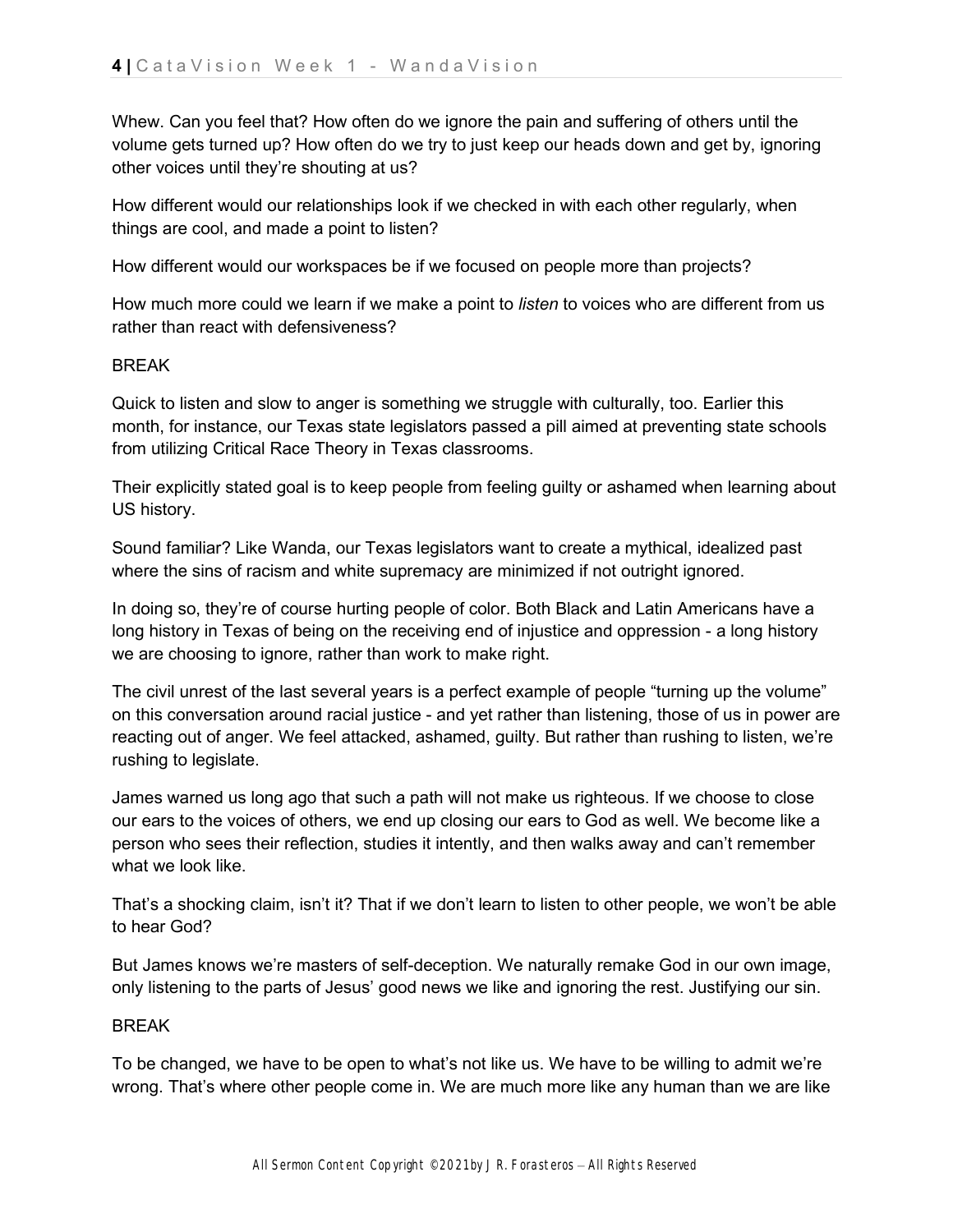God, so when we practice listening to others - especially those who aren't like us, we learn to be open to God.

And *that* sets us up to be wise enough to judge our anger. As Dr. Serraro says:

James does not exclude either the possibility or the necessity of anger. But he implies that anger is justified only after people have thought about the issues and weighed the value of anger in the situation. The reason for anger should come from reflection on "the word of truth" (1:18). -- Dr. Jeanne Orjala Serrao, *[James: A Commentary in the Wesleyan Tradition](https://ref.ly/logosres/LLS:NBBC80JAM;pos=Article$3DCOMM.2.2.2.2$7CArticleLength$3D9832$7CContext$3D$2520English.$250aJames$2520insi$7COffset$3D1701$7COffsetInContext$3D10$7CResource$3DLLS:NBBC80JAM$7CVersion$3D2011-07-20T21:18:09Z)*

There are lots of good reasons to be angry (that's even true in WandaVision - Wanda learns that a shadowy agency wants to resurrect Vision for their own ends - enslaving him, essentially).

We should be angry about racial injustice, about the unwillingness of our lawmakers to enact substantive changes.

We know that God gets angry, and since we're made in God's image, that means our anger can be good and holy as well.

What makes God angry is the exploitation and harming of the most vulnerable. It's why James insists that true religion isn't the one that reads a Bible verse or hears a sermon and leaves unchanged.

True religion, pure religion, religion that God loves is the religion that compels us to care for the orphan and widow - the most vulnerable in our society. This is what holiness and righteousness look like. As James would say, it's how we can measure faith.

Facing our self-deception is painful. As we knew she must, Wanda finally comes face to face with hard truth that the Vision she loves is not really her husband. The life she's created is a lie, and she's actively hurting a whole bunch of people to maintain that lie.

In her tearful goodbye to Vision, he offers her something that likely doesn't feel like powerful in the moment. But he suggests possibility - that this exchange need not be their end.

He offers her *hope*. Hope that they will continue in some meaningful way. (And, of course, this being a superhero tale, we know he's right.)

For we who follow Jesus, we can do even better. We know that yes, facing the truth about ourselves and our history will be painful. But we also know it is *good*. Because when we embrace truth we are embracing the one who calls himself the Way, the Truth and the Life.

## **Communion + Examen**

Jesus invites us to know him and be known by him, to gather and to be gathered together.

How have I been honest with myself in the last week?